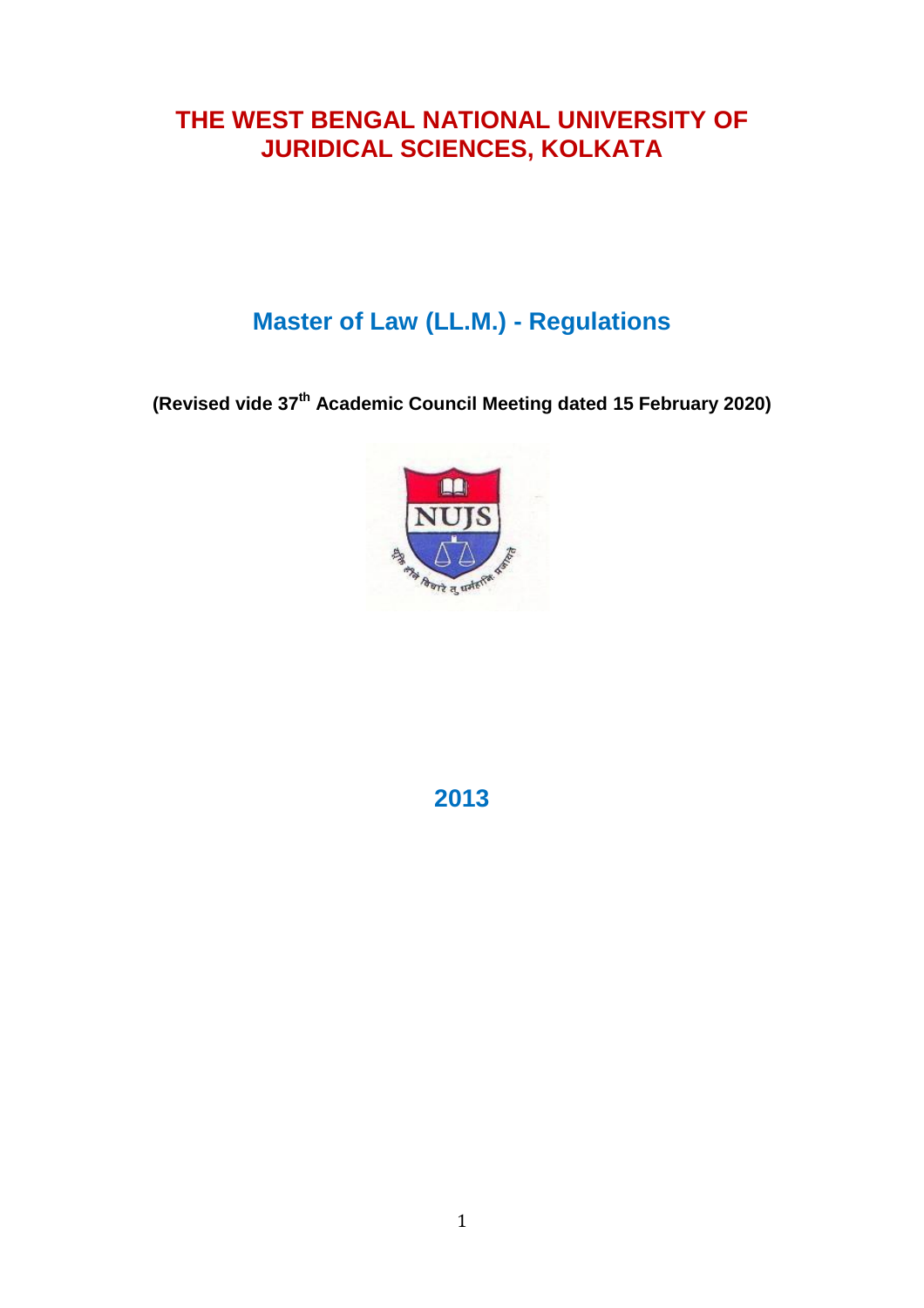# **1. Degrees Offered**

University offers full-time LL.M. Degree with specialization in

- (a) Corporate and Commercial Law; and
- (b) International and Comparative Law
- (c) Criminal and Security Law<sup>1</sup>

# **2. Administration of LL.M.**

- 2.1 There shall be constituted a Centre of Post-Graduate Legal Studies (CPGLS) and a Post Graduate Curriculum Committee (PGCC)
- 2.2 The Vice-Chancellor in coordination with CPGLS and PGCC is responsible for the general supervision of LL.M. Degree at the University. The CPGLS and PGCC shall perform the functions in accordance with this Regulation.
- 2.3 The CPGLS would consist of minimum 10 faculty members and such other staff as may be required for the administration of LL.M. A minimum of 8 faculty members of CPGLS would be at the level of Professor/Associate Professor. The members of the CPGLS are nominated by the Vice-Chancellor.
- 2.4 The CPGLS is responsible for:
	- (a) recommending admission (as per Regulation 3), reviewing the students" progress and arranging for the supervision and examination of the student.

(b) reviewing and monitoring the conduct of the LL.M. examination and dissertation.

(c) ensuring compliance with the LL.M. Regulations.

(d) disclosing the information required under the UGC Guidelines for introduction of One Year LL.M. Degree Programme, 2012.

- 2.5 The PGCC shall consist of such number of Professors and Associate Professors forming part of CPGLS as may be required. The members of the PGCC are nominated by the Vice-Chancellor.
- 2.6 The PGCC is responsible for formulating, reviewing and revising the LL.M. curriculum on a regular basis.

# **3. Admission**

 $\overline{\phantom{a}}$ 

- 3.1 The requirements for admission to LL.M. program are as follows:
	- a) The candidate must have completed a bachelor"s degree in Law (LL.B.) with a percentage of at least 55 or an equivalent cumulative grade point average from any Indian University recognised by UGC or any equivalent degree offered by a foreign University;

Explanation: In case of degree by foreign University, the factor of equivalence would be decided by the CPGLS.

b) The candidate must have been allotted with a seat through the All India Admission Test for LL.M. organized by NUJS coupled with the requisite merit in the form of work experience, publications and statement of purposes.

<sup>1</sup> Addition vide Academic Council meeting dated 15 February 2020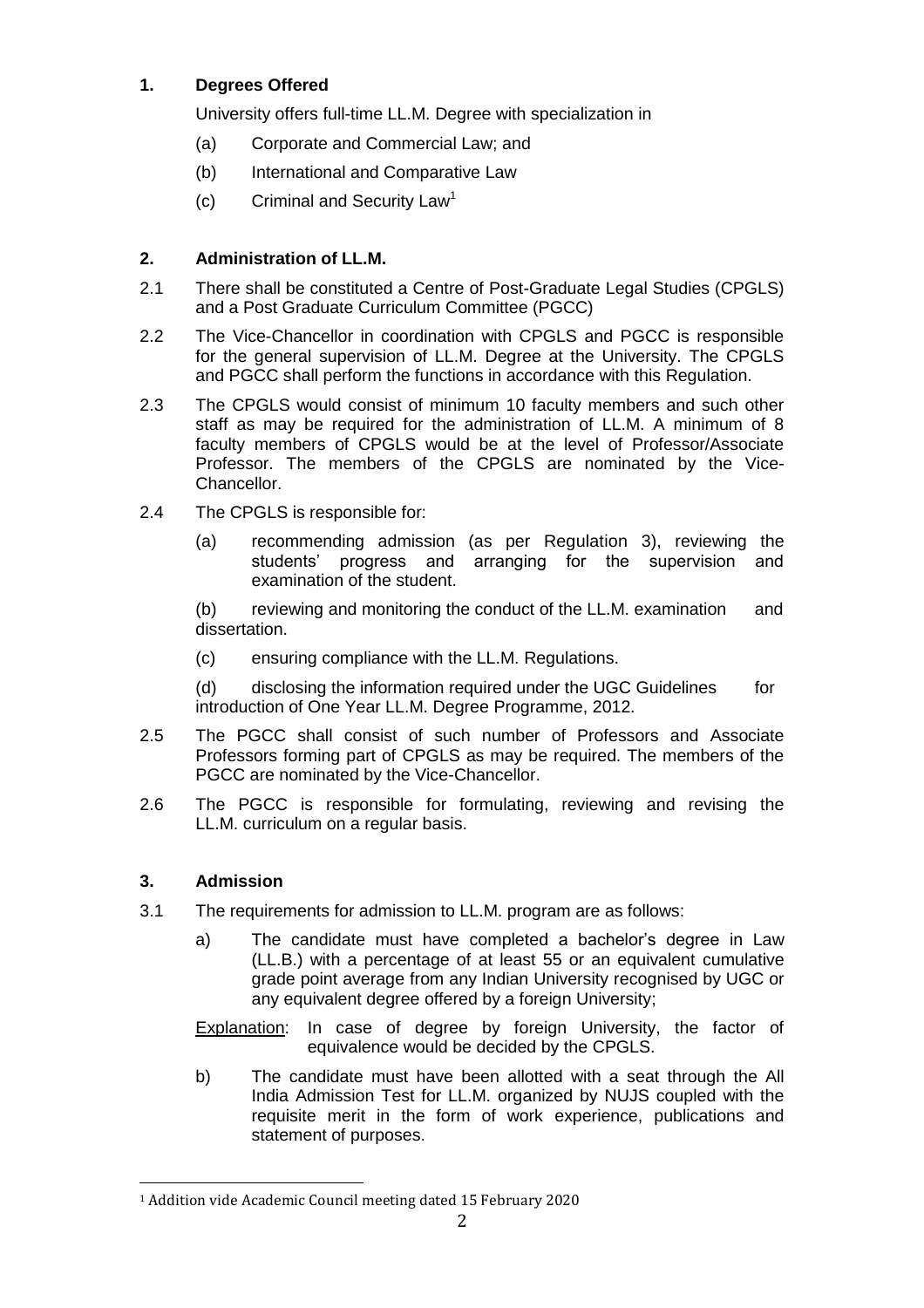Explanation: The Admission test shall be conducted for 70 marks. The work experience, publications and statement of purposes shall be evaluated out of 30 marks.

3.2 Provisional admission may be offered, subject to the approval of CPGLS, for an applicant, whose result is due, to undertake the program provided the result / provisional degree certificate is submitted before the beginning of the first semester examination.

In case, the provisionally admitted candidate fails to submit the result / provisional degree certificate before the beginning of the first semester examination, the provisional admission of the candidate shall stand cancelled.

## **4. Duration of the Course**

- 4.1 University offers a full-time one-year LL.M. program spread over two semesters.
- 4.2 Students are allowed a maximum of two years from the date of admission to complete the requirements of the degree.

## **5. The Course Details**

- 5.1 Students in each stream of specialization are required to pass nine papers and a dissertation.
- 5.2 Students are required to pass the following compulsory papers of three credits each as compulsory for all the three streams, i.e. (a) Corporate and Commercial Law, (b) International and Comparative Law and (c) Criminal and Security Law:<sup>2</sup>

 (i) Research Methods and Legal Writing (ii) Comparative Public Law/Systems of Governance (iii) Law and Justice in a Globalizing World

- 5.3 Students specializing in "Corporate and Commercial Law" shall pass the following four papers of two credits each.
	- (i) Company Law
	- (ii) International Trade Law
	- (iii) Bankruptcy Law
	- (iv) Competition Law / Investment Law
- 5.4 Students specializing in "International and Comparative Law" shall pass the following four papers of two credits each.
	- (i) Public International Law
	- (ii) International Organizations
	- (iii) Private International Law
	- (iv) International Human Rights Law / International Criminal Law
- 5.5 Students specializing in "Criminal and Security Law" shall pass the following four papers of two credits each: $3$ 
	- (i) Criminology and Criminal Justice Administration
	- (ii) Victimology

- (iii) International Criminal Law
- (iv) Sentences and Sentencing

<sup>2</sup> Amended vide 37th Academic Council meeting dated 15 February 2020

<sup>3</sup> Addition vide 37th Academic Council meeting dated 15 February 2020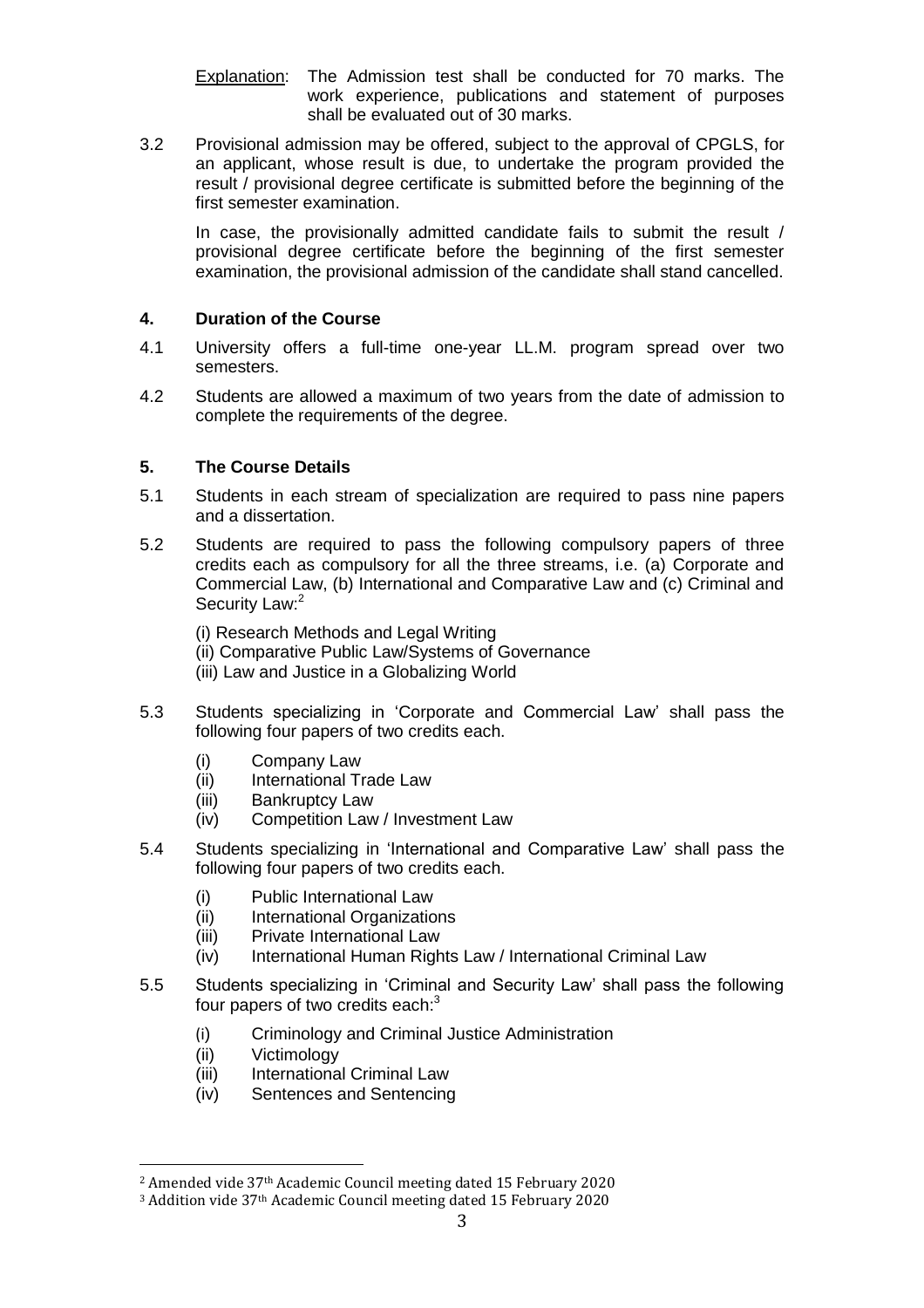5.6 In the first semester, each student of the concerned stream will have to study all the compulsory papers as mentioned under Rule 5.2 and two streamspecific compulsory papers.

 In the second semester, each student of the concerned stream will have to study two stream-specific compulsory papers and two optional papers from the range of papers on offer $4$ .

**Note:** The detailed structure of papers to be taught in each semester is given in schedule I.

### **6. Project Work and Examination**

- 6.1 Student shall be allowed to take end-semester examination in a paper only if the minimum attendance requirement fixed by the University is fulfilled
- \*\* 6.1.A The minimum attendance requirement for the LL.M students shall be 70% physical attendance per subject per semester and the attendance requirement is compulsory. Any shortage of attendance, below the threshold limit of 70% per subject for each semester the concerned student will be debarred from appearing in the end semester examination.

The debarred students shall not be allowed to take end semester examination in the same academic year. Further, a debarred candidate (due to shortage of 70% attendance or due to any academic misconduct) is to be allowed to take the debarred subject for examination in the next academic year only.

Once a student writes a repeat examination in a subject, due to failure in the end semester examination or any other reason, annotation of an "R" is to be made beside the same on the transcript or marks statement for the concerned student.

6.1.1. Any student so debarred under 6.1 would be eligible to appear for the examination in that paper only in subsequent academic year after duly attending the course.

| SI. No. | <b>Name of the Component</b>    | <b>Marks Allocated</b> |
|---------|---------------------------------|------------------------|
|         | Internal assessment (Test)      | 20                     |
|         | Project                         | 20                     |
|         | Presentation                    | 10                     |
|         | <b>End Semester Examination</b> | 50                     |
|         | TOTAL                           | 100                    |

\* 6.2 Each paper is assessed based on the following components and marks:

However, the concerned course teacher shall have the discretion to change the components and marks with prior approval of the Vice Chancellor.

- 6.3 A student must secure a minimum of fifty percent marks in each paper and dissertation in order to fulfil the requirements of the Degree.
- 6.3.1. A student failing to conform to the above requirement in any of the papers shall appear in the repeat examination to be held only after the publication of result of the Winter Semester examination and as per the convenience of the University.<sup>5</sup>

\* Amended vide 23rd Academic Council meeting dated 21 June 2014

\*\* Amended vide 32<sup>nd</sup> Academic Council meeting dated 10 May 2018

<sup>4</sup> Addition vide 37th Academic Council meeting dated 15 February 2020

<sup>5</sup> Amended vide 37th Academic Council meeting dated 15 February 2020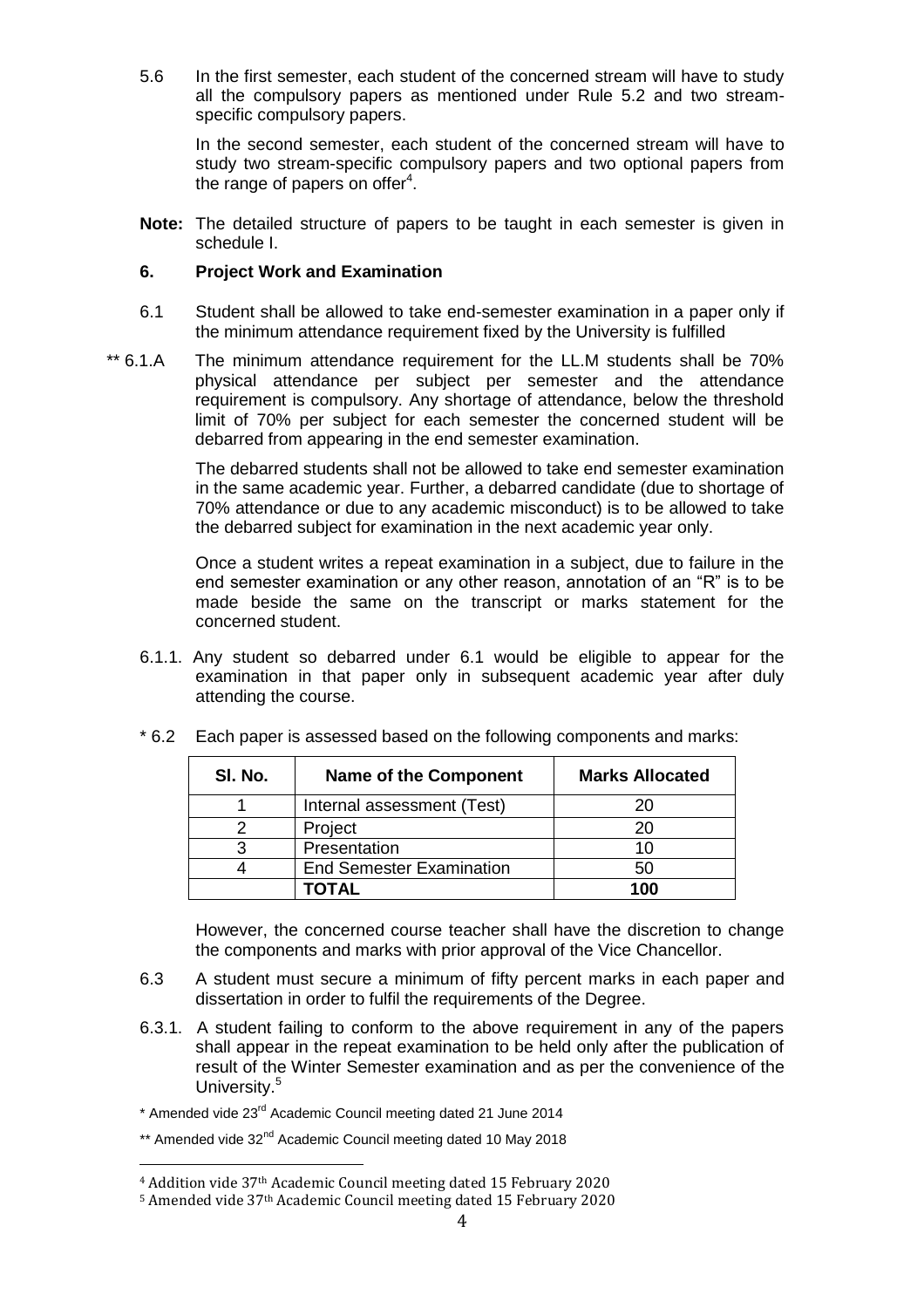# 6.4 Grading system $6$

| <b>Percentage of Marks</b> | Grade             | <b>Grade Value</b> |
|----------------------------|-------------------|--------------------|
| 85-100                     | O (Outstanding)   | 10                 |
| 75-85                      | A+ (Excellent)    | 9                  |
| 70-75                      | A (Very Good)     | 8                  |
| 65-70                      | $B+$ (Good)       | $\overline{7}$     |
| 60-65                      | B (Above Average) | 6                  |
| 55-60                      | C (Average)       | 5                  |
| 50-55                      | D (Pass)          | 4                  |
| Below 50                   | F (Fail)          | 0                  |
| Absent                     | AB(F)             | O                  |

Example of computation of SGPA on 10 point scale:

| <b>Course</b> | <b>Credit</b> | <b>Letter Grade</b> | <b>Grade Point</b> | <b>Credit</b><br><b>Point</b> |
|---------------|---------------|---------------------|--------------------|-------------------------------|
| Course 1      |               |                     |                    | $3x8 = 24$                    |
| Course 2      |               | B+                  |                    | $4x7 = 28$                    |
| Course 3      |               |                     |                    | $3x6 = 18$                    |
| Course 4      |               |                     |                    | $4x6 = 24$                    |
| Total         | 14            |                     |                    | 94                            |

 $SGPA = 94/14 = 6.71$ 

Example of computation of  $CGPA =$  Total SGPA

Total credits

A student obtaining Grade F in any subject shall be considered to have failed that subject and will be required to reappear in the Repeat Examination for that subject and obtain the pass marks in that examination.

The Grade Point of the student for that subject shall be calculated after deduction of one grade point from the actual grade point obtained in the Repeat Examination. Provided however that where the grade point obtained is 4, there shall be no such deduction.

# **7. Dissertation**

- 7.1 Student is required to submit a dissertation containing minimum of 30,000 words **(main text)** in the partial fulfilment of the Degree.
- 7.2 Dissertation carries three credits and a total of 200 marks, which includes the following components and marks.

<sup>6</sup> Amended vide 37th Academic Council meeting dated 15 February 2020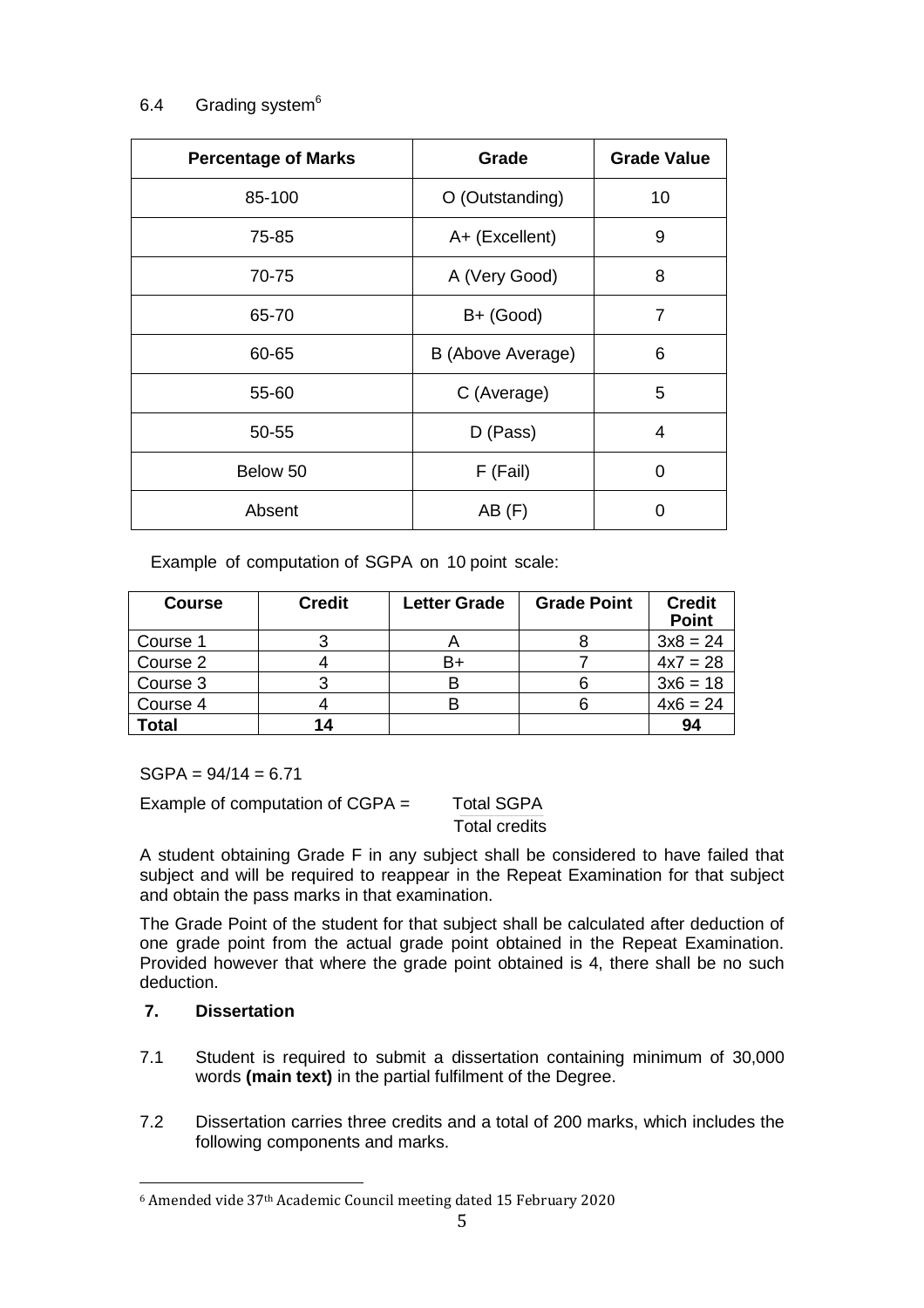| SI. No. | <b>Components</b>                  | <b>Marks</b> |
|---------|------------------------------------|--------------|
|         | Synopsis                           | 10           |
| 2       | <b>Synopsis Presentation</b>       | 15           |
| 3       | <b>Pre-submission Presentation</b> | 25           |
|         | <b>Thesis</b>                      | 150          |

- 7.3 Student is required to finalize the dissertation topic **and intimate the AR (Academics) within 7 days after the puja vacations along with** a **detailed** synopsis **(minimum 5000 words)** for evaluation and approval of the dissertation topic.
- 7.4 An initial presentation of the topic shall be made before the CPGLS after the submission of the synopsis but within **20 days after the puja vacations**.
- 7.5 After the successful completion of initial presentation, a guide shall be assigned to the student by the CPGLS based on the feasibility and subjectmatter expertise of the concerned faculty.
- 7.6 **Each guide should have not more than 5 candidates**.
- 7.7 **After the completion of writing dissertation to the satisfaction of the guide**, student is required to make a pre-submission presentation before CPGLS during the period between **15 April** and **30 April** of the concerned year with an advance notice of 15 days to the office of AR (Academics).
- 7.8 Final written-submission of Dissertation shall be submitted after one month from the date of pre-submission presentation as to be notified by the University. Viva will be followed after the submission of hard copy of the Dissertation as per the notification. Five hard copies of the Dissertation must be submitted along with a softcopy in pdf format to the office of AR (Academics). 7
- 7.9 Thesis shall be assessed by both an internal and an external examiner selected by the CPGLS.
- \* 7.10 In case the assessment of thesis component as mentioned in 7.2 **by** the internal and external examiners varies by more than 15% (fifteen percent), the assessment of thesis shall be referred to the third examiner, and the third examiner will invariably **be** an external examiner, as decided by the Chairman of the CPGLS for assessment.

The average of two nearest marks given by examiners shall be the final marks for determination of result.

\* Amended vide 24<sup>th</sup> Academic Council meeting dated 21 January 2015

#### **Addition:**

 $\overline{\phantom{a}}$ 

**Note: A student failing to conform to any requirement mentioned above has to redo the entire dissertation by following the norms in the next academic year**.

<sup>7</sup> Amended vide 37th Academic Council meeting dated 15 February 2020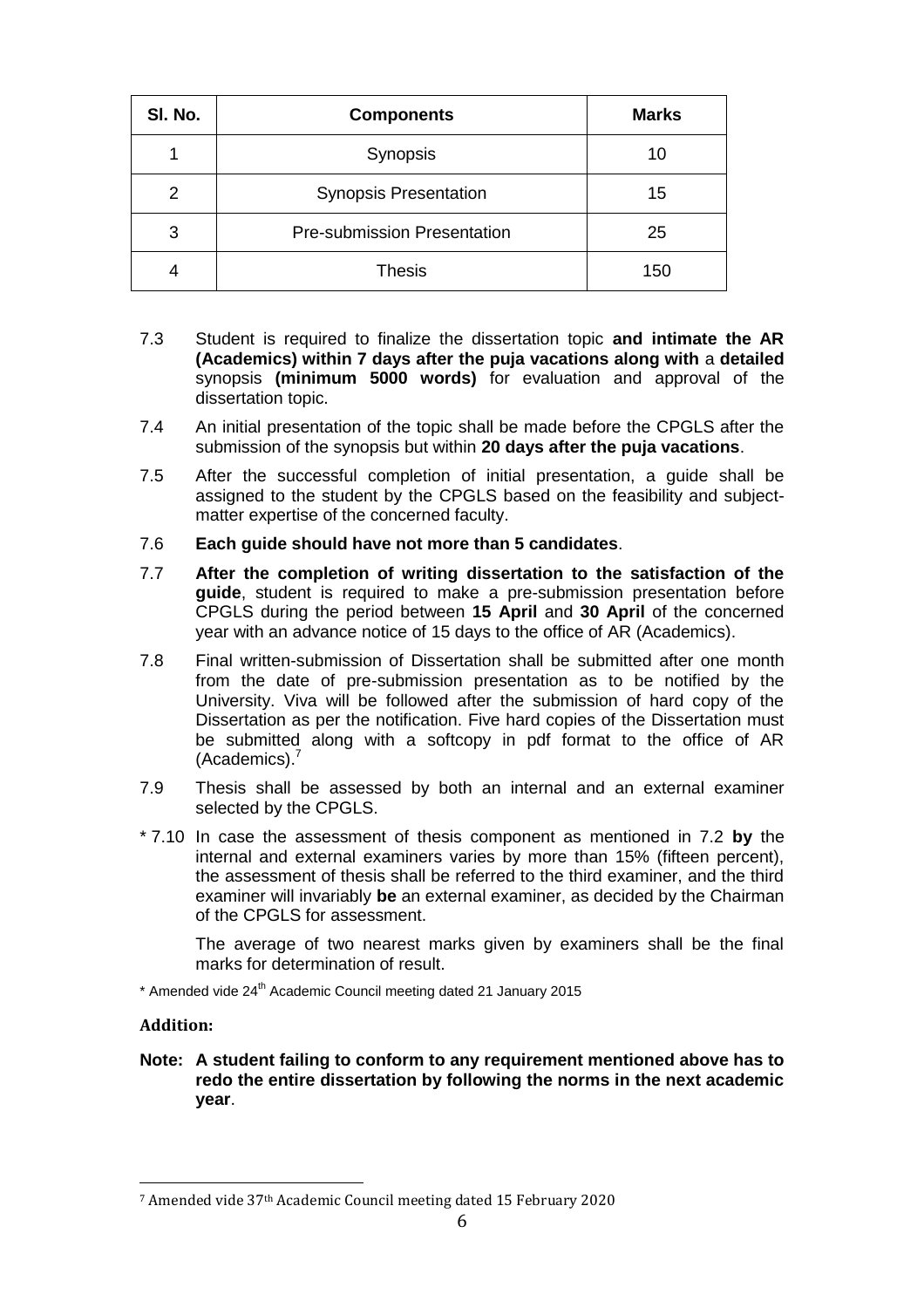# **7.11 Plagiarism and Allied Academic Misconduct<sup>8</sup>**

*Cautionary statement***:** Students are expected to exercise the greatest degree of caution in their conduct, in protecting their work and in ensuring that nobody has any opportunity to use it in an unauthorised manner.

# **'**Academic Misconduct" includes, but is not limited to:

- a) Plagiarism: Failure to cite or otherwise acknowledge in any paper, exercise, tutorial, essay or project submitted for credit, arguments, or phrases gained from another source including but not limited to published text or another person"s work.
- b) Cheating**/** Use of Unfair Means: Violating any specific instruction given by the course instructor or unauthorized use of information during any evaluated assignment or exercise.

## *Illustration*:

Any discussion of any assignment or tutorial essay in which the whole or part of the class is given the same question but students are expected to come up with an answer individually and not through discussion, in contravention of the teachers' instruction, shall be considered as a form of cheating.

c) Multiple Submissions: The submission of one piece of work in more than one offering or in any two exercises for credit.

# *Explanation*:

If a student makes substantial addition to any work previously submitted for credit, it shall not amount to multiple submissions.

d) Preparation by Another: The submission of work, a substantial part of which has been prepared by another, as one's own.

## *Explanation*:

If a student got a friend to proofread his/her paper and point out prominent grammatical/ typographic errors, this would not count as substantial help. However if the friend rewrote a significant part of the paper, this would count as substantial help.

# **Punishment**

Category I:

 $\overline{\phantom{a}}$ 

7.11.1. Forms of Academic Misconduct punishable under this category:

> a) Plagiarism (less than 20% of the total work plagiarised or less than 15% of total work plagiarised from a single source).

<sup>8</sup> Addition vide 37th Academic Council meeting dated 15 February 2020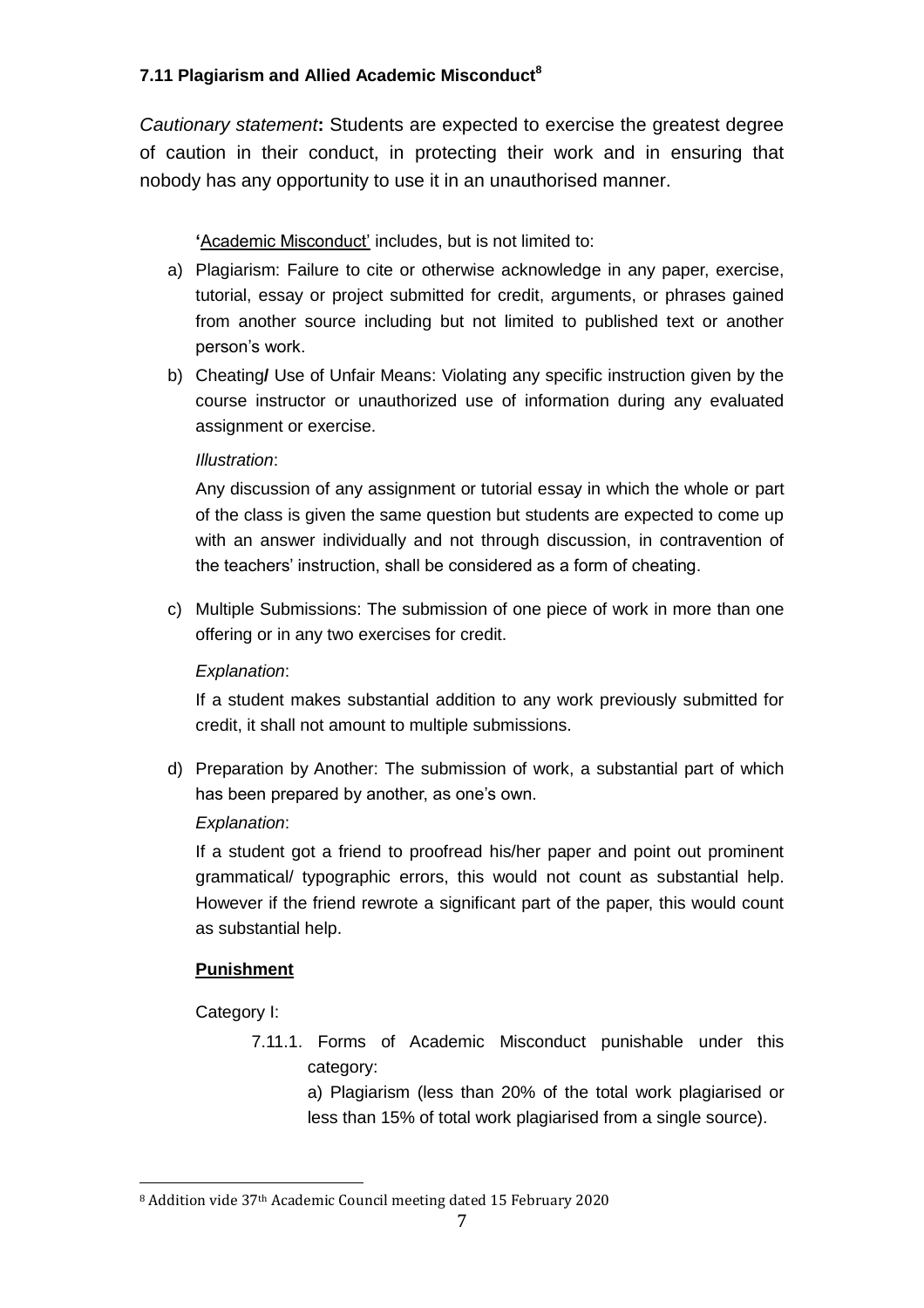7.11.2. Forms of Academic Misconduct under Category I would be punishable, for a first offence, by: Re-doing the assignment under question or deduction of such marks as may be considered appropriate by the Centre of Post Graduate Legal Studies (CPGLS).

#### *Explanation*:

The punishment provided under Category I would apply to repeat of a Category III offence, as though such second offence was the first offence in Category I

#### Category II:

- 7.11.3.Forms of Academic Misconduct punishable under this category
	- are:
	- a) Cheating,
	- b) Multiple Submissions,
	- c) Preparation by another, and

d) Plagiarism (20% or more of total work plagiarised OR 15% or more of total work plagiarised from a single source).

Forms of Academic Misconduct punishable under Category II would be punishable by:

a) For the first offence since the date of admission, automatic failure in the subject under question;

Explanation: In case, a student is deemed to have failed in a subject in pursuance of this clause, he/she shall be allowed to write the Repeat Examination for that subject conducted in the same year and he/she must repeat all the components of evaluation for that subject, except class participation.

- b) For the second offence since the date of admission, automatic failure in the subject under question. In this case the concerned student shall be allowed to repeat the subject under question only in the next academic year;
- c) For the third offence since the date of admission, automatic failure in the subject under question and repetition of the year. The concerned student shall not be promoted to next semester even if he/she has passed the requisite number of courses;
- d) For the fourth offence since the date of admission, automatic failure in the subject under question and repetition of year, along with a note in the student"s transcript indicating that he was found guilty of using unfair means.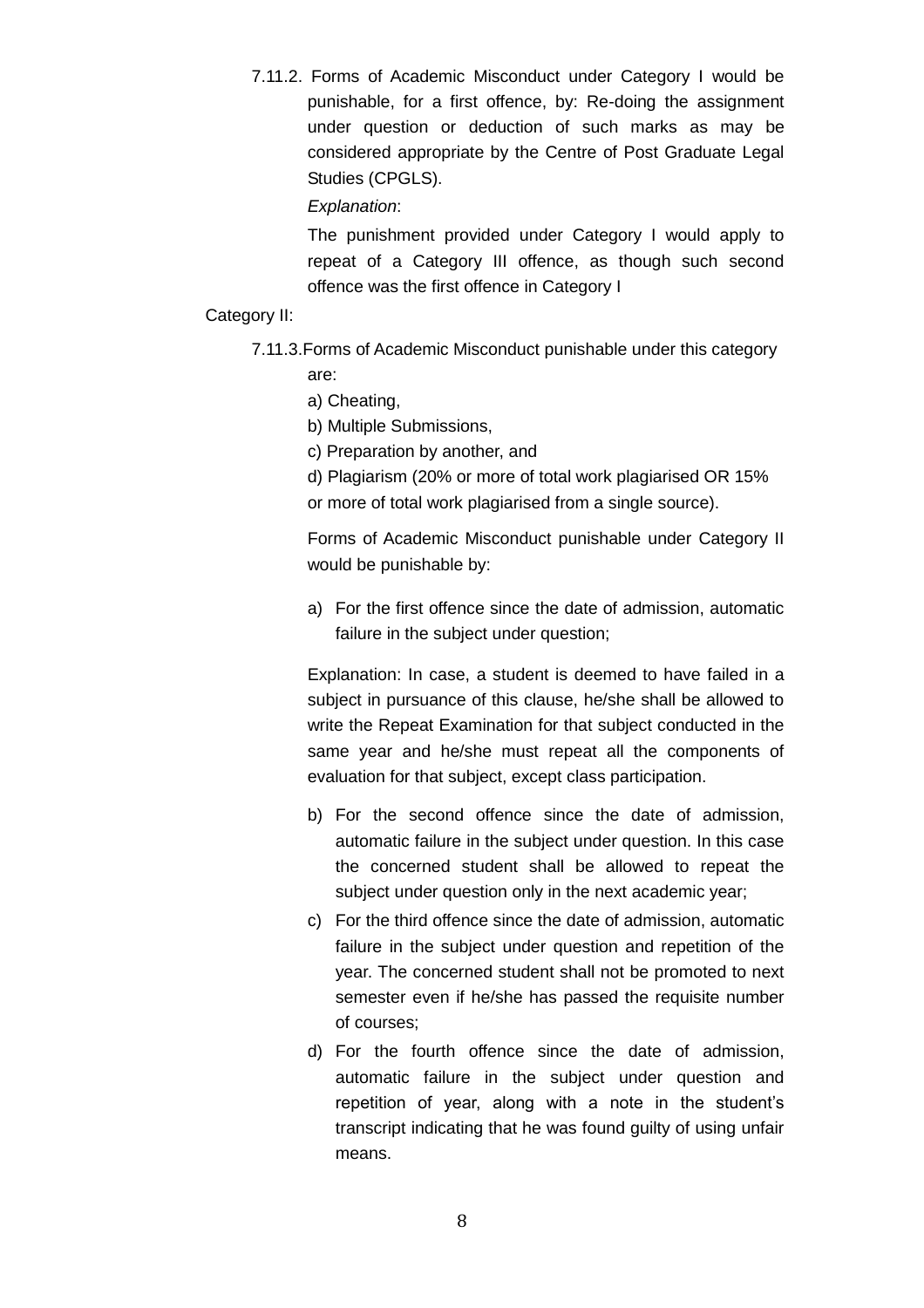e) For the fifth offence since the date of admission, rustication.

Category III:

7.11.4. Forms of Academic Misconduct punishable under this category are:

> a) Any violation of Instructions that does not constitute an offence under Categories I and II.

7.11.5. Forms of Academic Misconduct under Category III would be punishable by: A fine of Rs. 5,000/- (This amount may be reduced by the Vice-Chancellor if a student can demonstrate through copies of his/ her parents" Income Tax returns or salary/ pension slips that the amount would be an undue hardship for the family).

7.11.6 Where two or more projects submitted for a course are found to have been plagiarised from each other, all the concerned students would be deemed to be guilty of plagiarism under this Part.

# 7.12 Use of unfair means during the end-semester examination-<sup>9</sup>

Unfair means can be understood as any act committed by student/s whereby s/he may obtain advantage which is otherwise not allowed in an examination.

7.12.1 Extent of unfair means: Unfair means in the course of an examination includes, but is not limited to:

- a) carrying into an exam hall any unauthorized material such as manuscripts, papers and/or any electronic device or mobile phone that facilitates storage and communication of information; provided that any student found in the possession of such material shall be presumed to have carried it in deliberately;
- b) copying from any other person in the examination hall;
- c) writing on any part of the body / furniture / walls/question paper;
- d) violating any specific instruction given by the course instructor or unauthorized use of information in the examination;
- e) any threat / use of abusive language in exam or in the answer sheets;
- f) smuggling an answer book / additional answer book into or out of the Examination Hall;
- g) disclosure of identity in the answer sheet in any form;
- h) inserting / substituting or removing any page from the answer book / additional answer book;

<sup>9</sup> Addition vide 37th Academic Council meeting dated 15 February 2020